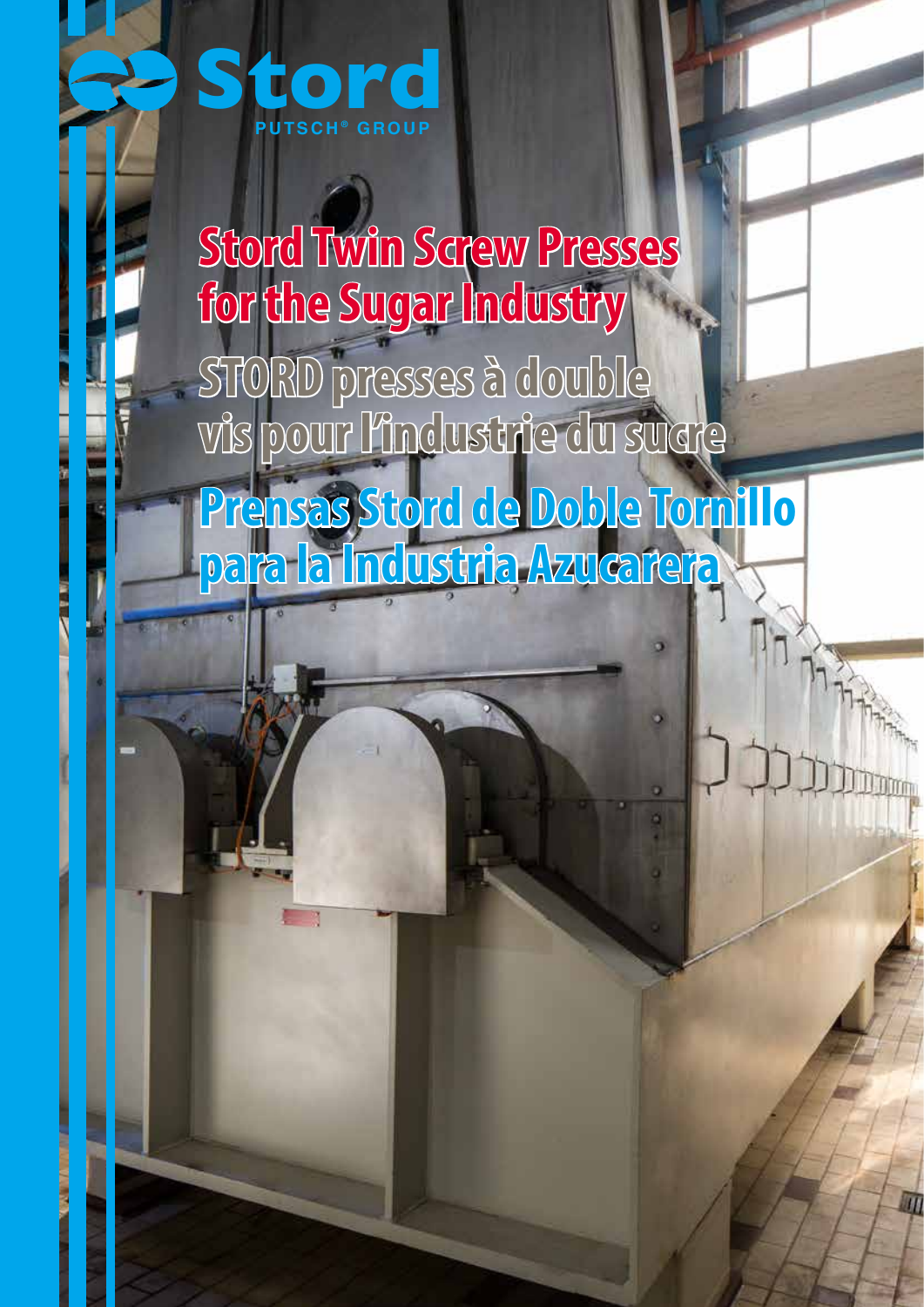# **About Stord**

**Residence** 

Stord builds and sells twin screw presses since 1925. Originally intended for the production of fishmeal, the twin screw presses can be used for a variety of industrial applications and are also known worldwide in the sugar industry. The dewatering of sugar beet pulp after extraction is now one of the most important applications for these machines.

**PUTSCH ® GROUP**

Since 2013, Stord is a member of the Putsch® Group and expands the portfolio of the Putsch® Group.

#### **Stord Twin Screw Presses**

The Stord twin screw presses have obtained an outstanding position in a wide range of processing industries and more than 3000 presses have been delivered to almost 1000 industrial plants in 65 countries.

Continuous product development, adapting the design to changing<br>requirements and process requirements and process conditions, has kept Stord presses as the top choice for dewatering high moisture pulp and fibrous matter. The twin screw presses are available in a wide range of capacities.

#### **Application**

The Stord twin screw press has proven its efficiency for pressing a variety of wet fibrous materials, including

- Sugar beet pulp
- Weeds
- Chicory pulp

# **A propos de Stord**

Stord construit et vend des presses à double vis depuis 1925. A l'origine prévues pour la production de farine de poisson, celles-ci peuvent être utilisées dans de nombreuses applications industrielles, et sont mondialement connues dans l'industrie du sucre. La déshydratation des pulpes de betteraves est maintenant un des plus importants domaines d applications pour ces machines.

Depuis 2013, Stord fait partie du groupe Putsch® et augmente la gamme de produits du groupe Putsch®.

#### **Stord Presses à double vis**

La presse à double vis Stord s'est positionnée de façon remarquable dans une large gamme de processus industriels et plus de 3000 presses ont été livrées sur environ 1000 sites dans 65 pays.

Le développement continu de nos produits adapte la conception aux demandes et aux conditions du processus, ce qui maintient les presses Stord comme les plus performantes pour la déshydratation de pulpes très humides et matériaux fibreux. Les presses sont disponibles dans une large gamme de capacité.

# **Applications**

La presse à double vis Stord a prouvé son efficacité pour presser une diversité de matériaux fibreux humides et de pulpes, incluant • pulpe de betteraves à sucre

- herbe
- pulpe de chicorée

#### **Acerca de Stord**

Stord fabrica y comercializa prensas de doble tornillodesde el año 1925. Inicialmente se utilizaban para la producción de harina de pescado, mientras que hoy en día se pueden usar para diferentes aplicaciones industriales y son mundialmente conocidas en el sector azucarero. Actualmente, una de las aplicaciones principales de estas prensas de doble tornillo es el drenaje de pulpa de remolacha, tras el proceso de extracción.

Stord es miembro del Grupo Putsch® desde el año 2013® y con ello amplía la gama de productos del Grupo Putsch®.

#### **Las Prensas Stord de Doble Tornillo**

Las prensas Stord de doble tornillo ocupan un lugar destacado en una gran variedad de industrias procesadoras a las que se han<br>suministrado más de 3000 suministrado más prensas,aproximadamente unas 1000 plantas industriales en 65 países.

El desarrollo continuo del<br>producto la adaptación del producto, la adaptación del diseño a los cambios solicitados y a las condiciones productivas, convierten a las prensas de Stord en una de las prensas más efectivas en el proceso de drenaje de pulpa de alto contenido de humedad y materia fibrosa. Las prensas de doble tornillo están disponibles en una amplia variedad de capacidades.

### **Aplicaciones**

Las prensas Stord de doble tornillo han demostrado su eficiencia en el prensado de diferentes materias fibrosas y pulpas, además de:

- Pulpa de remolacha azucarera
- Restos de remolacha
- Pulpa de achicoria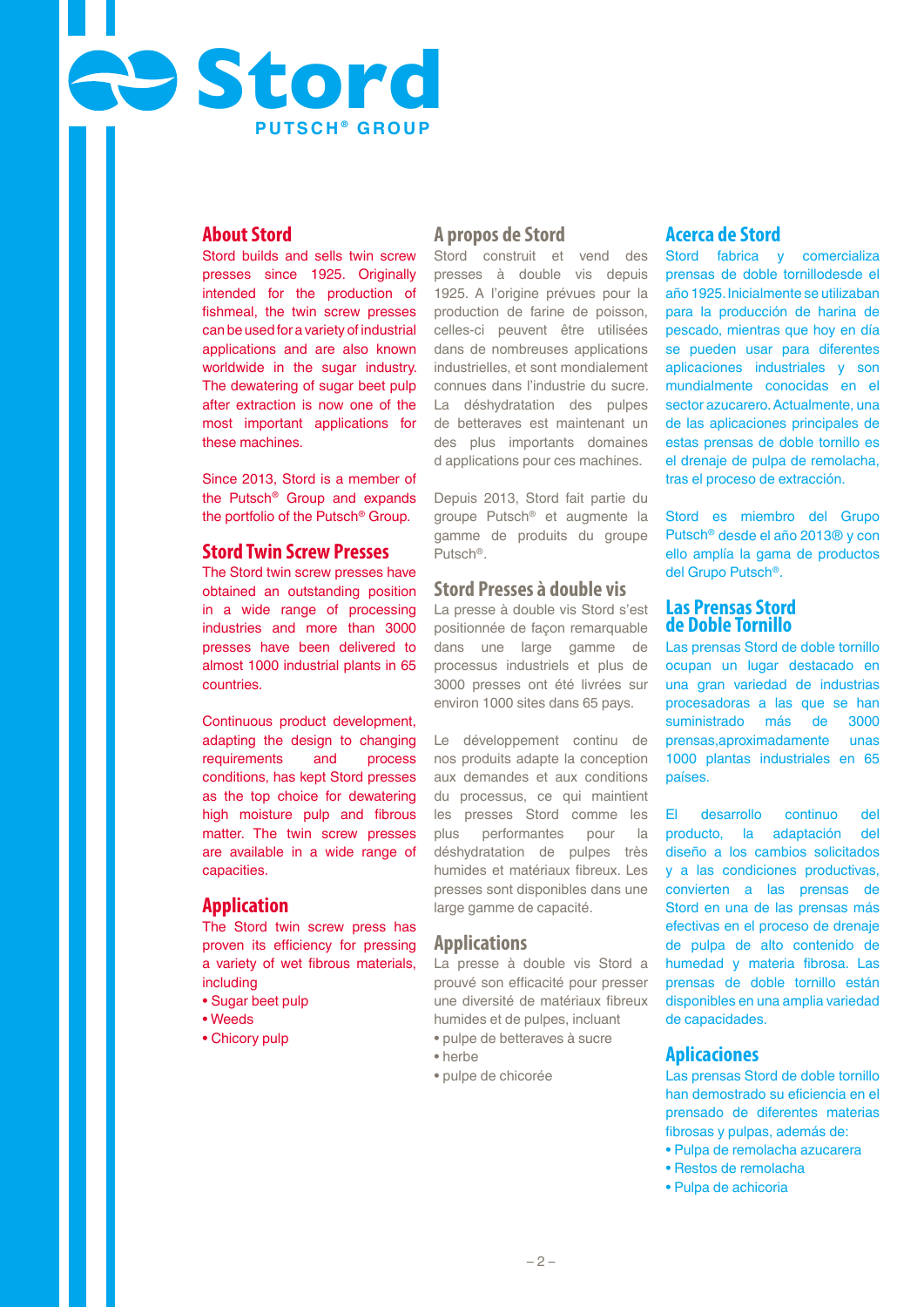*Stord has been building Twin Screw Presses since 1925 Stord construit des presses à double vis depuis 1925 Stord fabrica prensas de doble tornillo desde el año 1925*

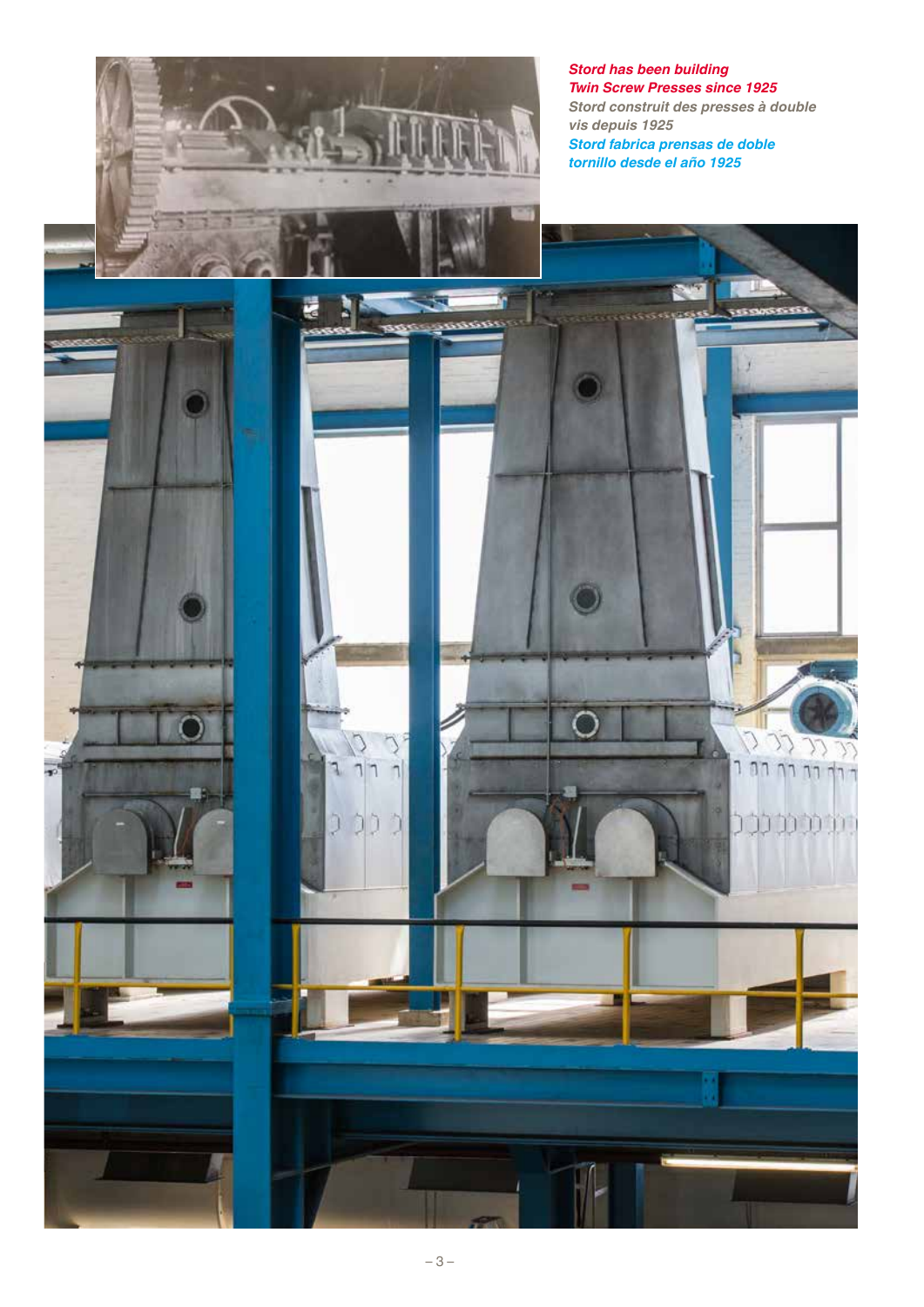

**Schematic view of dewatering sugar beet pulp Schéma d'une unité de déshydratation de pulpe de betteraves Esquema del proceso de drenaje de pulpa de remolacha azucarera**

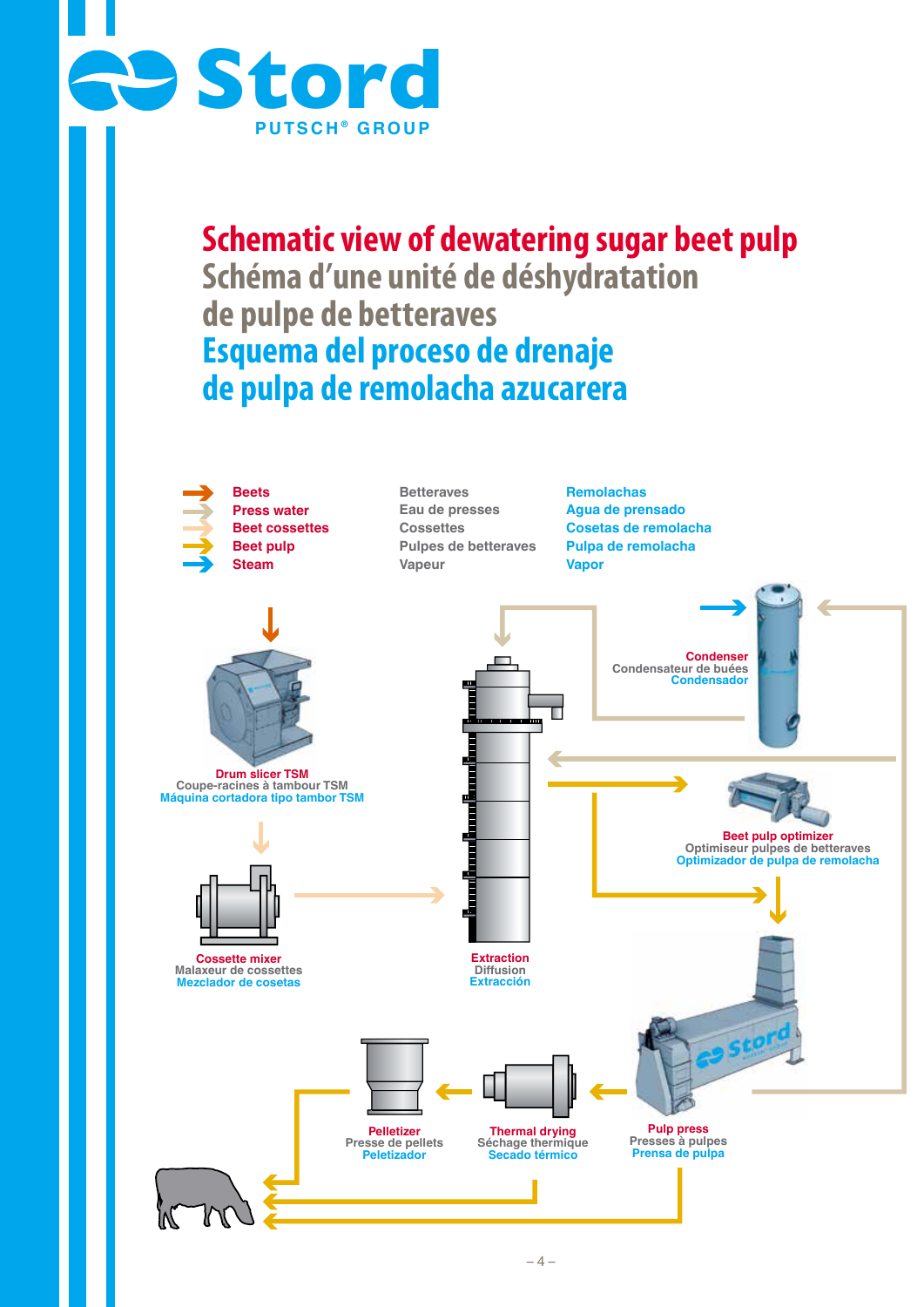# **Schematic view of dewatering weeds Schéma d'une unité de déshydratation d'herbes Esquema de deshidratación de hierbas**





#### *Dewatered sugar beet pulp and weeds can be turned into sellable products.*

*Les pulpes de betteraves et les herbes peuvent être transformées dans un produit commercialisable. La pulpa de remolacha y las hierbas deshidratadas, pueden transformarse en productos vendibles.*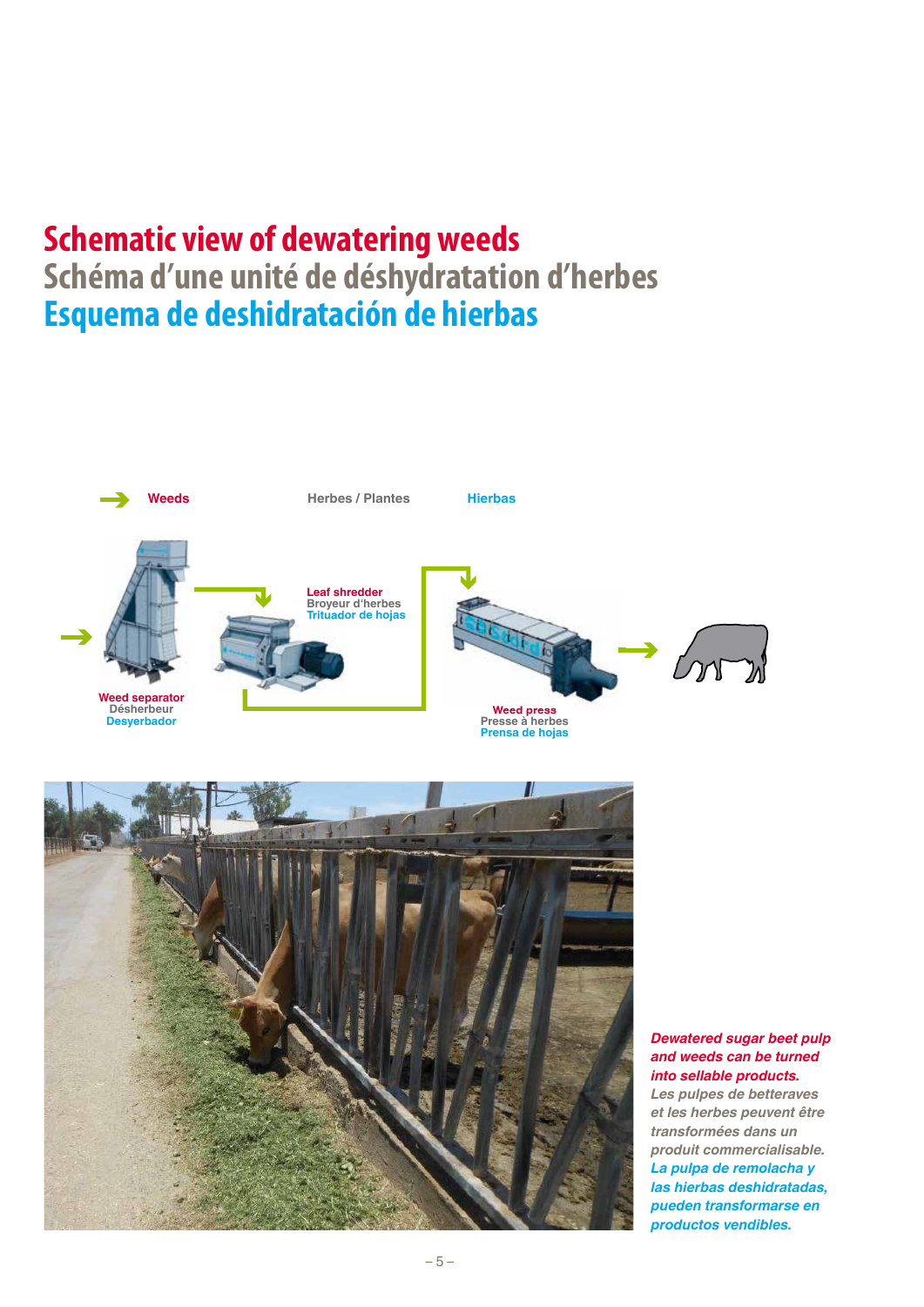# **PUTSCH ® GROUP Residence**

# **Your benefits:**

- The Stord twin screw press is made for efficient dewatering of high moisture pulp and fibrous matter in various sizes to suit every factory's requirements and applications.
- Stord presses are designed to press pulp and can achieve very high dry substances at high throughput using low electrical power.
- Stord presses feature a robust design with low maintenance costs. Each press is designed for a reliable operation with long lifetime.
- Our presses help turn pulp and weeds into a sellable product.

# **Advantages:**

- World wide service-on site.
- Wide range of sizes to meet different capacities from small test press to large volume presses.
- All press components are executed in high quality steel in order to achieve a long lifetime.
- All Stord presses are equipped with a heavy duty gear box, designed for high torque, necessary for high dry substances.
- The only self draining system that keeps drain channels free from clogging without flushing.

# **Vos gains:**

- La presse à double vis Stord est faite pour une efficacité de déshydratation de pulpes très humides et matériaux fibreux avec des tailles correspondantes à chaque demande et application usine.
- Nos presses sont conçues pour presser la pulpe à un haut niveau de matière sèche en utilisant une faible consommation d'énergie électrique.
- Sa caractéristique une conception robuste et un faible, niveau de coût de maintenance. La presse est conçue pour une utilisation à faible coût et une longue durée de vie.
- Nos presses aident à transformer les pulpes et les herbes en un produit commercialisable.

# **Avantages:**

- Service sur site dans le monde entier.
- Large étendue de tailles pour répondre aux différentes capacités depuis la petite presse de tests jusqu'à des presses pour de gros volumes.
- Toutes les presses sont fabriquées avec des aciers de haute qualité pour résister à la corrosion et avoir une grande durée de vie.
- Seul système auto-drainant qui empêche les canaux de drainage de se boucher sans laver.

# **Sus beneficios:**

- Las prensas de doble tornillo de Stord están preparadas para deshidratar pulpa de alto contenido húmedo y materia fibrosa en diferentes tamaños, para adaptarse a todos los requisitos y aplicaciones de las fábricas.
- Las prensas Stord están diseñadas para prensar pulpa y crear alto contenido de materia seca utilizando en el proceso un bajo consumo de energía eléctrica.
- Las prensas Stord se distinguen por su diseño robusto y bajo coste de mantenimiento. Cada prensa está diseñada para un funcionamiento fiable con una larga vida útil.
- Nuestras prensas ayudan a transformar la pulpa y hierbas en productos vendibles

# **Ventajas:**

- Servicio "in situ" a nivel mundial
- Amplio abanico de tamaños para adaptar a las diferentes capacidades, desde pequeñas prensas de pruebas a prensas de grandes volúmenes.
- Todas las prensas se fabrican en acero de alta calidad para resistir posibles oxidaciones y alargar su vida útil.
- Todas las prensas Stord están equipadas con reductores de alta resistencia, diseñados para pares elevados necesarios para materias muy secas.
- El único sistema de autodrenaje que mantiene los canales libres de obstrucción, sin realizar enjuagues.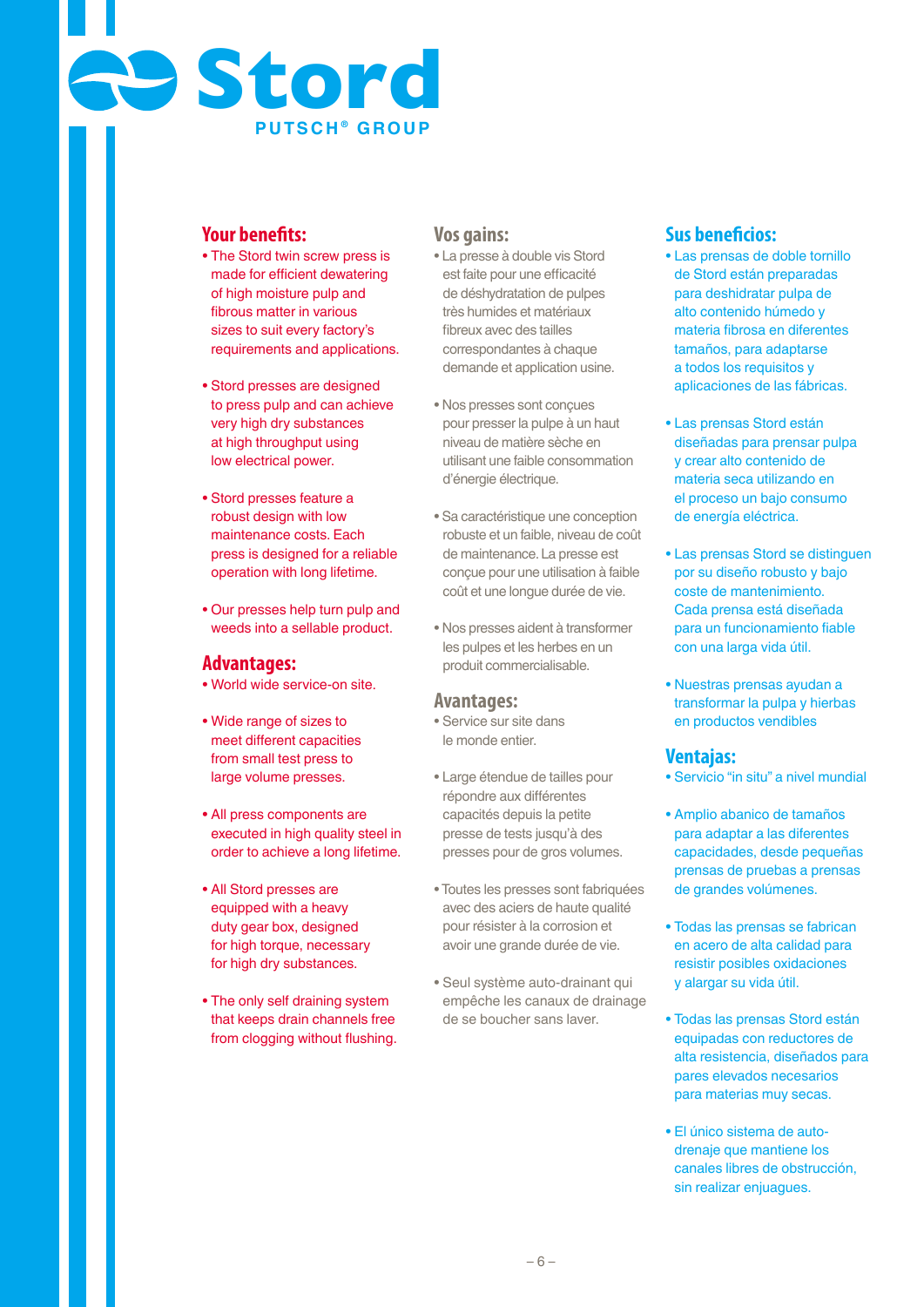

*Worldwide service – on site! Service sur site dans le monde entier ¡Servicio "in situ" a nivel mundial!*



*Sizes to suit every factory's requirements and applications Dimensions répondant à chaque demande et application usine Diferentes tamaños para cumplir con los requisitos y aplicaciones de las fábricas*



*Long lifetime Longue durée de vie Larga vida útil*

*Heavy duty gearbox for high torque Réducteur haut cycle pour couples élevés Reductores de alta resistencia para pares elevados*





*High dry substance Matière sèche élevée Alto contenido de materia seca*



*Robust design and low maintenance Conception robuste et faible maintenance Diseño robusto y de bajo mantenimiento*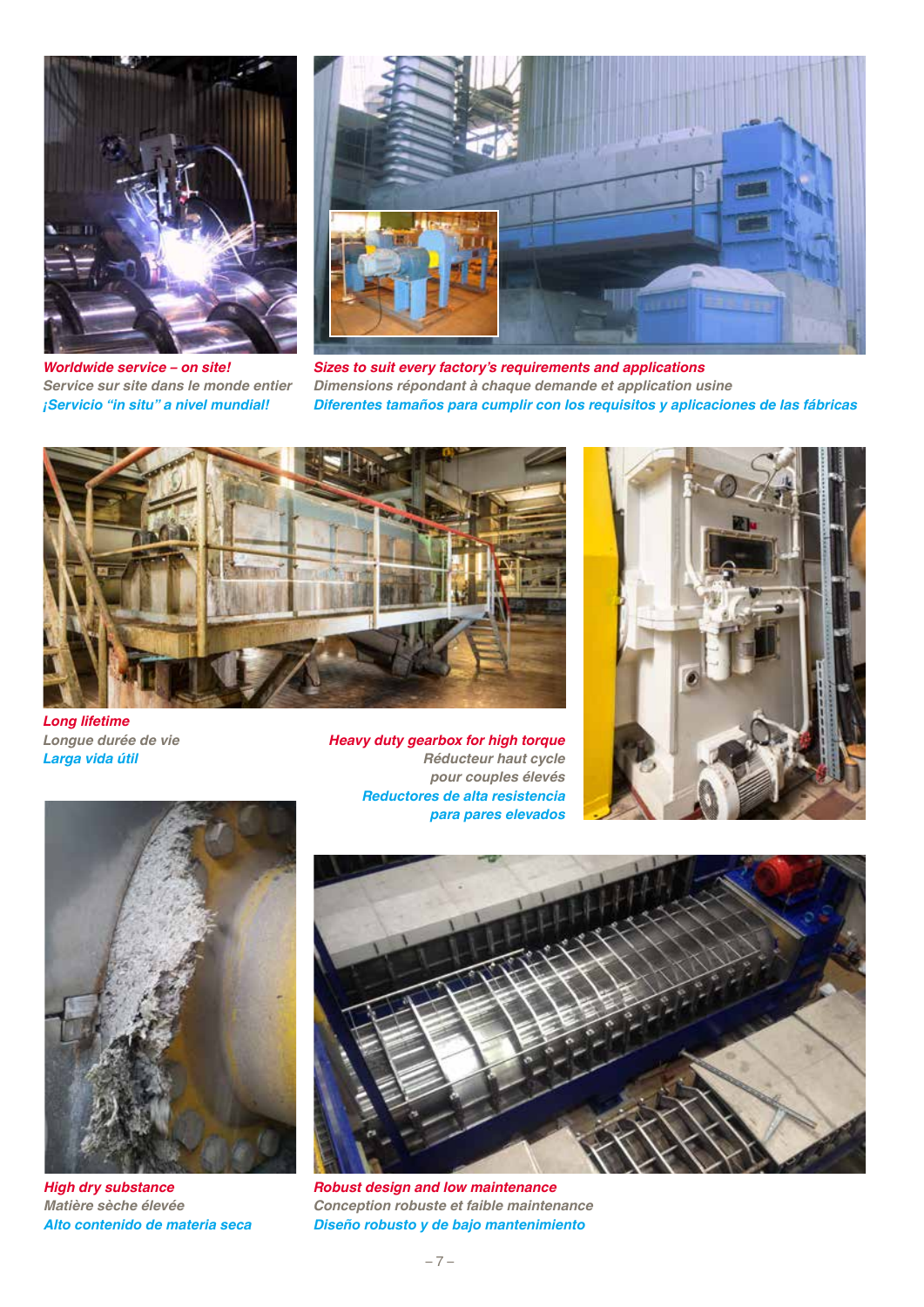#### **Working principle**

**Stord** 

The action of the specially designed intermeshing, counterrotating twin screw system assures a controlled compression, which is the basic condition for achieving maximum efficiency and pressing performance. With this counterrotating twin screw system the pulp will be forced away from each other to avoid rotating with the screws, securing axial progress of the material and reducing the risk of clogging.

**PUTSCH ® GROUP**

The wet material to be pressed is fed into the vertical inlet chute and fills the space between the screw flights and the strainer plates. The slow rotation of the press spindles squeezes the wet material efficiently because of the decreasing volume from the inlet to the outlet. The liquid escapes through the strainer or step drilled screens and is discharged separately at the end of the press.

#### **Principe de fonctionnement**

L'action de la conception spéciale d`imbrication et la rotation en sens inverse du système à double vis assurent le contrôle de la compression, ce qui est la condition de base pour atteindre une efficacité maximum et des performances de pressage. Avec le système de rotation en sens inverse, la pulpe est poussée séparément l'une contre l'autre afin d'éviter la rotation avec les vis d'une façon plus optimum, garantissant la progression du produit dans l'axe et réduisant le risque d'obstruction.

La matière humide à presser est chargée par une trémie d'entrée verticale et remplit les espaces libres des hélices des vis et les tôles perforées. Par la rotation lente des vis de la presse, et comme le volume décroît de l'entrée vers la sortie, la matière est exposée à un accroissement régulier de pression, ce qui crée le pressage efficace de la matière humide. Le liquide pressée s'échappe par les trous des tôles perforées et est collecté dans un bac équipé d`une conduite d'évacuation avec bride. La matière pressée est évacuée dans l'axe à la fin de la presse.

# **Principio de funcionamiento**

La acción delespecialmente diseñado acoplamiento del sistema de contra-rotación del doble tornillo asegura un prensado controlado que es una condición fundamental para alcanzar máxima eficacia y rendimiento de prensado. Con este sistema de contra-rotación de doble tornillo se aparta la pulpa y se impide que gire con los tornillos, garantizando el avance axial del producto y reduciendo el riesgo de obstrucción.

El material húmedo que debe ser prensado, es introducido por una tolva vertical que llena los espacios entre los sinfines y los tamices filtrantes. Por rotación lenta de

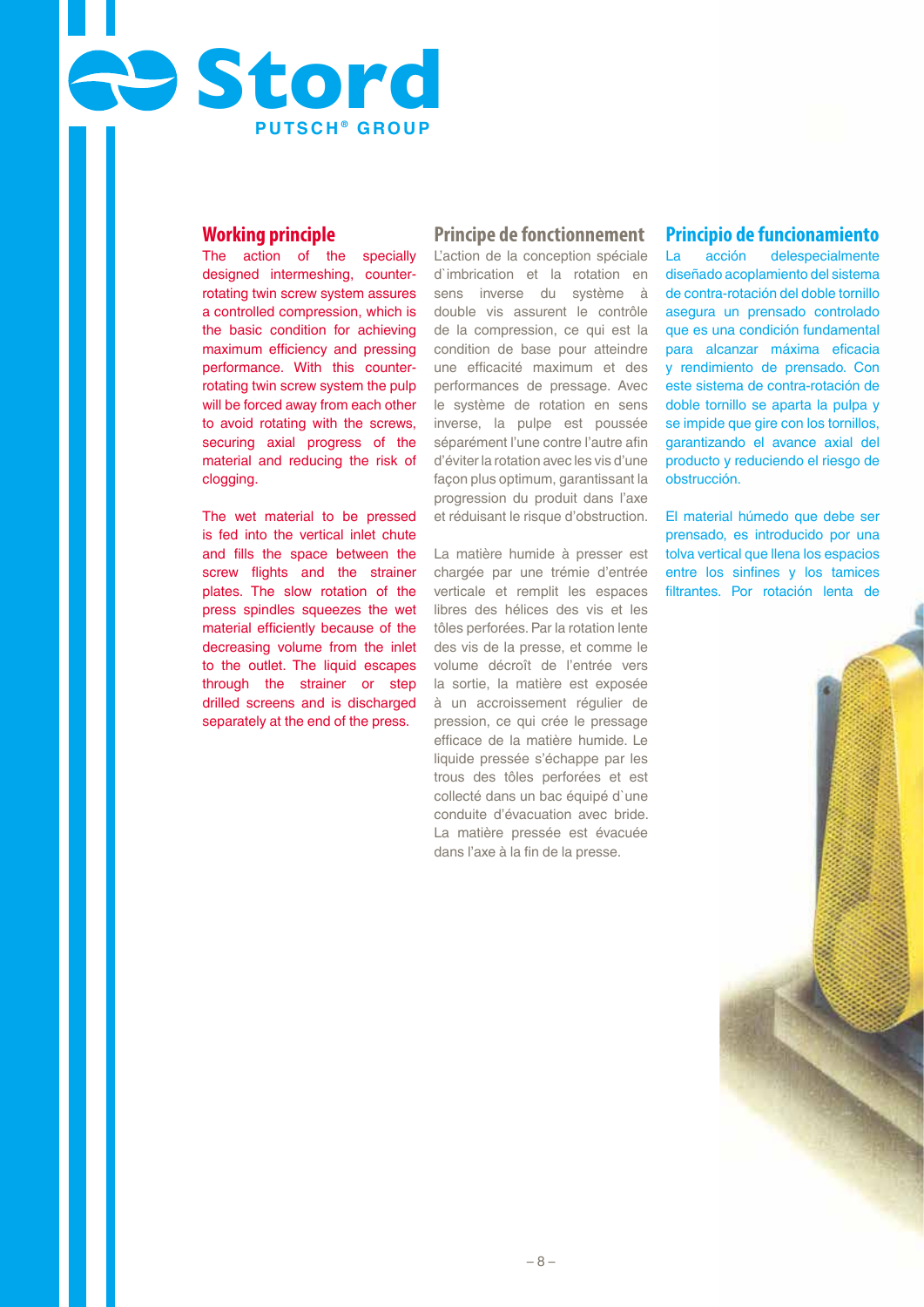*Vertical inlet chute Trémie d'entrée verticale Tolva de entrada vertical*

#### *High quality steel press spindles*

los sinfines de la prensa el producto es sometido a un constante aumento de presión debido a la disminución del volumen desde la entrada a la salida, causando un prensado eficiente del material húmedo. El líquidoescapa a través de los tamices o placas perforadas y se evacúa de forma separada en el extremo de la prensa.

*Vis du press en acier de haute qualité Husillos de prensado en acero alta calidad*

*Easy to handle press covers Couvercles de presse faciles à enlever Cubiertas de prensado de fácil manejo* 

> *Supporting bridges Pont de support Puentes de soporte*

#### *Stainless steel sling clamps and bolts*

*Etriers et vis en acier inoxydable Abrazaderas y pernos en acero inoxidable* 

#### *Strainer screens and backing plates or*

#### *Step drilled screens*

*Tôles perforées et tôles de support ou tôles à perforations étagées Tamices filtrantes y placas de soporte O Tamices perforados* 

*Robust press frame Châssis robuste Bastidor de prensado robusto* 

*Pressed pulp outlet Sortie de la matière pressée Salida de pulpa prensada* 

*Press water discharge pipe Conduite d'évacuation avec bride Tubería de descarga de agua prensada* 

*Heavy duty gearbox Réducteur très résistant Reductores de alta resistencia*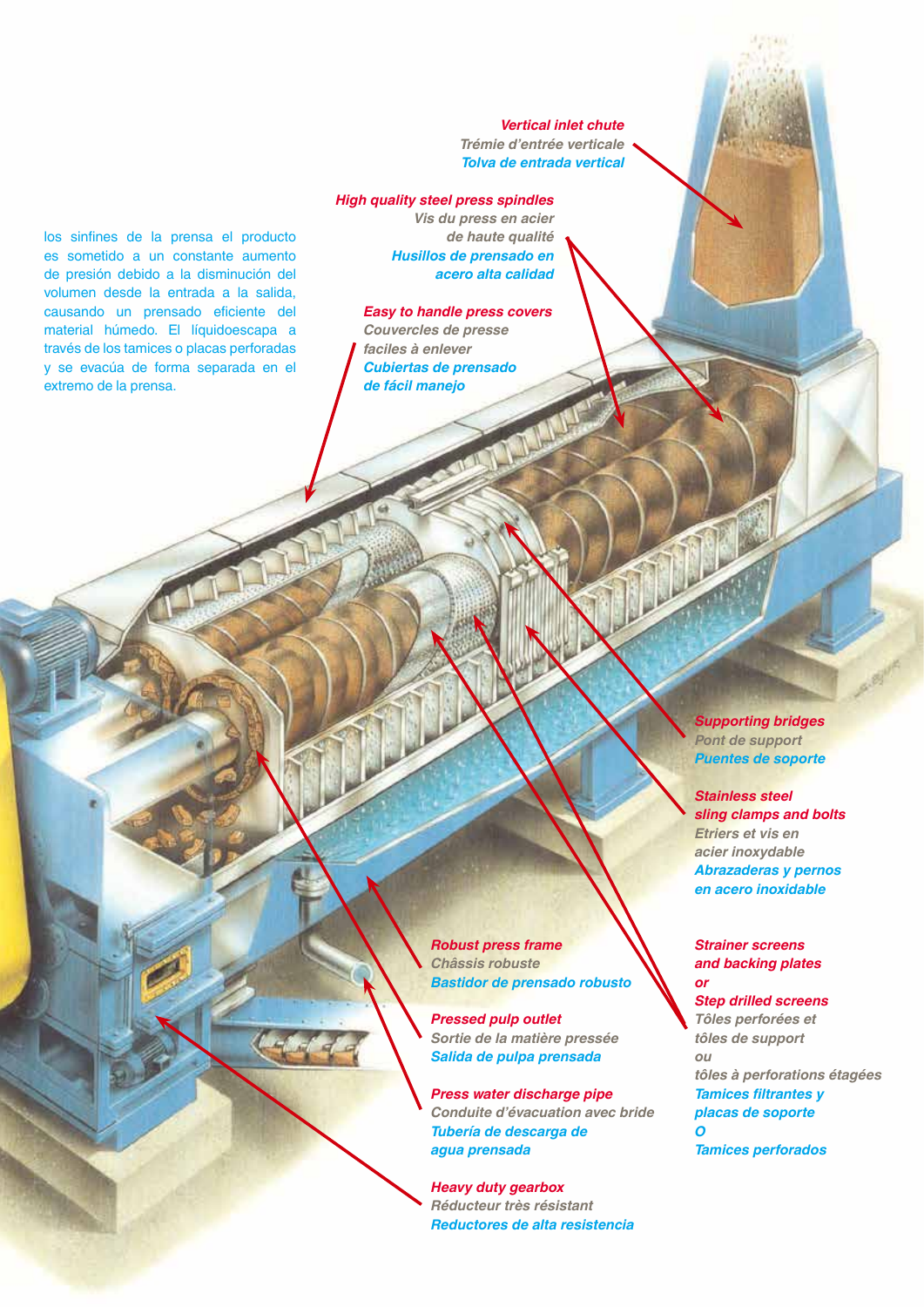#### **Easy access**

**Rand Stord** 

The horizontal design allows easy access to all parts of the press. By removing the covers, loosening the sling clamps, and lifting off the upper parts of the press cage, the complete straining surface and press spindles are exposed. It takes only a short time to disassemble the press.

**PUTSCH ® GROUP**

#### **Material quality**

The Stord press is fabricated in stainless steel or mild steel with stainless steel cladding for parts in contact with wet material. In case of severe working conditions, acid resistant materials can be used. Mild steel parts are coated with two-component epoxy paint.

#### **Press spindles**

The Stord press is supplied with either self-draining spindles or nondraining spindles. All spindles are of enhanced strength to withstand high torque and mechanical stress to maximize lifetime. Stord provides the most reliable spindles on the market for operation through many campaigns.

#### **Heavy duty gearbox**

The original Stord design heavy duty gearbox is an integral part of the Stord press and is aimed to withstand high torque necessary for high dry substance in the pressed material. It's equipped with a complete lubrication system including oil pump, filters, pressure gauges, pressure switches and thermometers. Oil coolers, and / or oil heaters can be delivered on request.

# **Accès simplifié**

La conception horizontale permet un accès facile à toutes les parties de la presse. En enlevant les capots, en dévissant les étriers et en enlevant les parties supérieures des cages de pressage la surface complète des tôles perforées et des vis de pressage est visible. Le désassemblage prend peu de temps.

### **Qualité des matériaux**

La presse Stord est livrée en acier inoxydable ou partiellement en acier doux avec toutes les parties en contact avec le produit humide et liquide en acier inoxydable. En cas de conditions de travail sévères, des matériaux résistant à l'acide peuvent être utilisés. Les parties en acier doux sont revêtues par une peinture époxy bi-composants.

#### **Vis de presse**

La presse Stord est être livrée avec des vis auto-drainant ou non auto-drainant. Toutes les vis de pressage sont renforcées pour répondre au haut couple et aux stress mécaniques afin d'éviter la casse des vis. Stord fournit les plus fiables des vis de pressage du marché pour le fonctionnement en campagne.

#### **Réducteur renforcé**

Le réducteur fait partie intégrante de la presse et est spécialement conçu pour répondre aux couples élevés aux matières sèches élevées des matériaux à presser. Il est fourni en option avec le système complet de lubrification incluant la pompe à huile avec son moteur électrique, filtres, jauge de pression, contacts de pression min / maxi, thermomètre, refroidisseur d'huile et/ou réchauffeur d'huile. Le réducteur peut aussi être en option fourni renforcé pour répondre aux applications à grands couples.

#### **Fácil acceso**

El diseño horizontal permite un fácil acceso a todas las partes de la prensa. Desmontando las cubiertas, aflojando las abrazaderas y levantando las piezas superiores de protección de la prensa quedan expuestos los sinfines y la superficie total de prensado. Lleva poco desmontar la prensa.

#### **Calidad del material**

La prensa se fabrica en acero inoxidable o en acero aleado con partes en acero inoxidable que son las que entran en contacto con el material húmedo. En el caso de condiciones de trabajo más severas, se pueden emplear materiales resistentes al ácido. Las partes de acero aleado se revisten con pintura epoxy de dos componentes.

#### **Sinfines de Prensa**

Las prensas Stord se suministran o bien con sinfines auto - drenantes o sinfines sin auto-drenaje. Todos los sinfines son de resistencia reforzada, para soportar pares elevados y tensión mecánica, para maximizar su vida útil. Stord ofrece los sinfines más fiables del mercado para funcionar a lo largo de muchas campañas.

## **Reductor de alta resistencia**

El original diseño de Stord delreductor es una parte integral de la prensa Stord y está preparado<br>nara soportar altos pares soportar necesarios para un alto contenido de sustancia seca en el material prensado. Está equipado con un completo sistema de lubricación que incluye bomba de aceite, filtros, válvulas de presión, sensores de presión y termómetros. Bajo petición, se pueden suministrar enfriadores y/o calentadores de aceite.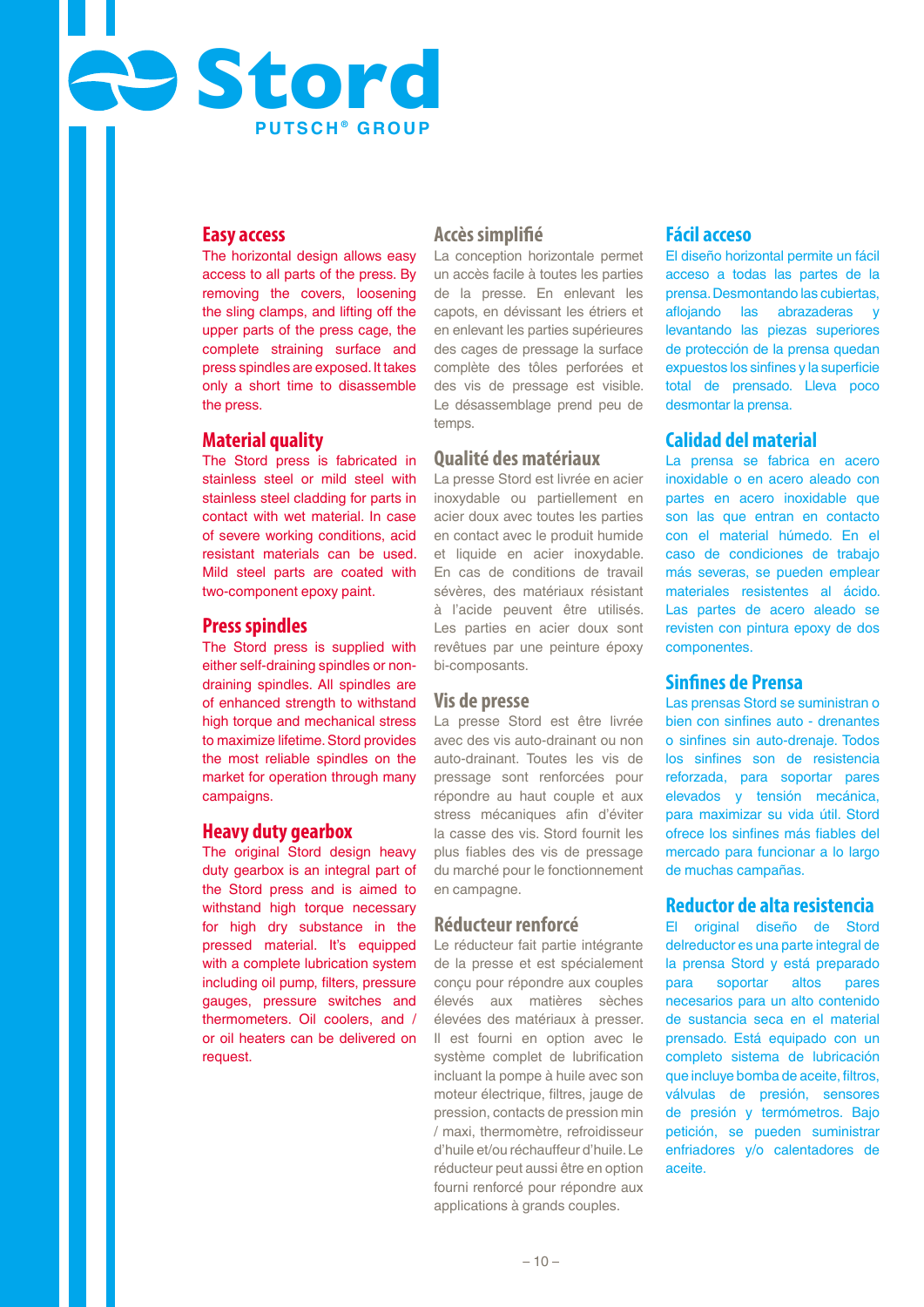

*Easy access Facilités d'accès Fácil acceso* 





*Self-draining high quality steel press spindles Vis de presse auto-drainant en acier de haute qualité Sinfines de prensado auto-drenantes en acero de alta calidad* 

*Heavy duty gearbox with complete lubrication system Réducteur haut cycle avec le système complet de lubrification Caja de cambios con sistema completo de lubricación*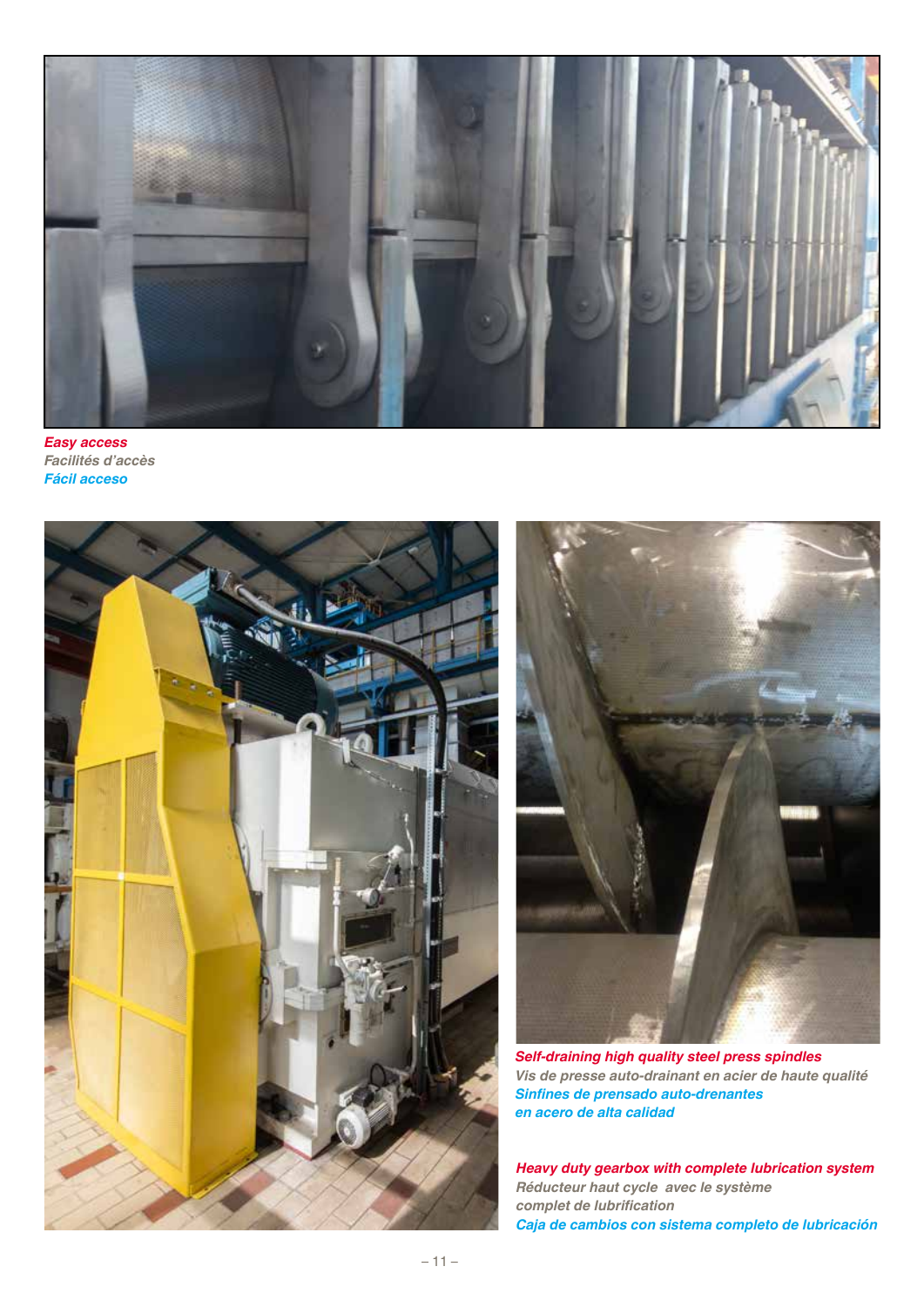# **PUTSCH ® GROUP Stord**

# **Experience**

Our experienced research and development staff, along with project engineers and service technicians have a broad range of knowledge and experience in the dewatering field.

#### **Stord service**

The Putsch® Group supports your operations worldwide – on site.

Support and after-sales are essential elements in our business concept. Our customers can trust our ability to deliver original spare parts – rapidly and efficiently – for all of our presses.

# **Experience**

Notre équipe de recherche et développement, accompagnée d'ingénieurs projets et du service de techniciens a une large connaissance et expérience du processus de pressage.

#### **Stord service**

Le groupe Putsch® Group supporte vos opérations sur site dans le monde entier.

Le support et le service après vente sont des éléments essentiels dans la conception du business Stord. Nos clients peuvent témoigner de notre capacité à livrer des pièces détachées d'origine – rapidement et efficacement – pour toutes nos machines. L'expérience de notre équipe service répond à tout type de réparation ou maintenance, travail sur site, sur tout type de presse.

### **Experiencia**

Nuestro experimentado equipo de investigación y desarrollo, en colaboración con nuestros ingenieros de proyectos y operadores cuentan con amplios conocimientos y experiencia en procesos de prensado.

#### **Servicio Stord**

El Grupo Putsch® ofrece asistencia "in situ" a nivel mundial.

Las asistencias y el soporte postventa son elementos esenciales en nuestro concepto de negocio. Nuestros clientes pueden confiar en nuestra capacidad para suministrar repuestos originales – de forma rápida y eficiente- para todas nuestras prensas.



*Putsch® Group service: worldwide – on site! Putsch® Group service: sur site dans le monde entier! Servicios del Grupo Putsch®: in situ - en todo el mundo !*

# **The Putsch® Group Network / Le réseau Putsch® Group /La Red del Grupo Putsch®**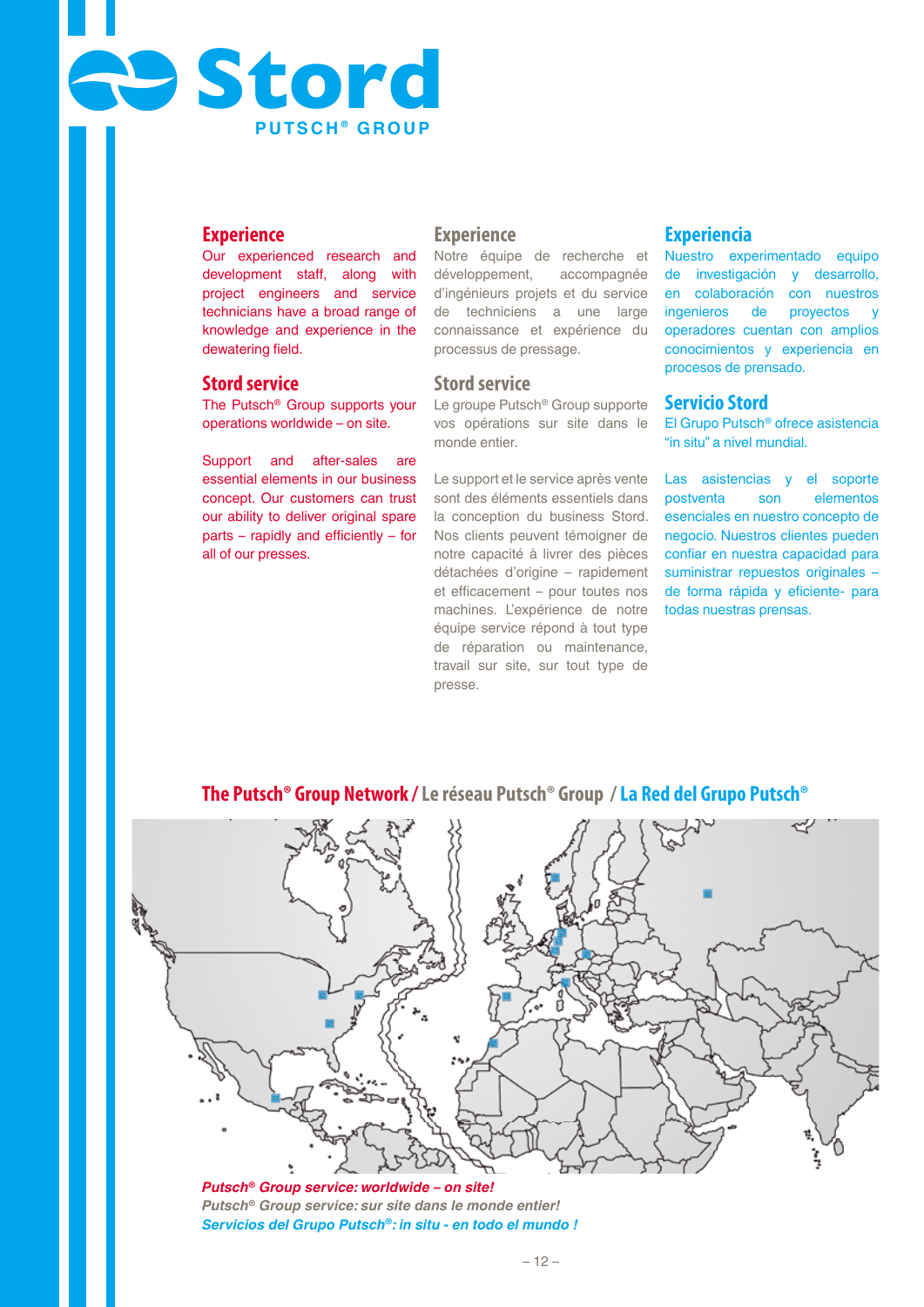

*North American twin screw press service Service Nord Américain presse à double vis Servicio de postventa de prensas de doble tornillo en Norteamérica* 



# **The Stord Flightbuilder**

The Putsch<sup>®</sup> Group offers a mobile service unit for automatic rewelding of press spindles and flights on site and without dismantling the press spindle. Twin screw presses are subject to wear and tear during operation. Especially the spindle flights are exposed to abrasion. Consequently the press performance will decrease and the flights should be rewelded to their original clearance to regain optimal performance of the press.

The welding material used is a hardface alloy. After rewelding the flights, an accurate clearance between the flights and the press cage, and a sharp working edge is achieved. The press will then be ready for operation at an improved performance. Since we invented the Stord flightbuilder in 1987 more than 900 spindles have been rewelded to our customers' satisfaction.

# **Gear Box Service**

We provide service and inspection of the gear box on site or by our service teams for visible inspection, checking for pitting and tooth break, leveling of oil or full revamping of your old gear box changing gears and pinions.

#### **Atelier volant Stord rechargement de vis**

Le groupe Putsch® Group offre une unité de service mobile pour le rechargement des hélices des vis de presse sur site et sans démontage des vis de la presse. Les vis des presses à double vis sont sujettes à l'usure pendant l'utilisation. Spécialement les hélices des vis sont exposées à l'abrasion. En conséquence les performances se réduisent, et les hélices doivent être rechargées au diamètre d'origine pour retrouver les performances complètes de la presse.

Le matériau de rechargement utilisé est un alliage dur. Après rechargement des hélices, un jeu adéquat est laissé entre les cages de pressage et les hélices, et un bord d'attaque aiguisé est réalisé. La presse est alors prête pour de nombreuses heures de travail avec des performances améliorées. Depuis que Stord a inventé l'atelier mobile en 1987 plus de 900 vis ont été rechargées pour la satisfaction de nos clients.

# **Service réducteur**

Nous pouvons fournir tout type de service et inspection sur les réducteurs que nous fournissons, sur site ou par nos centres de service. Soit seulement pour une inspection visuelle, vérification de pitting et de casse de denture ou pour la rénovation complète de vos anciens réducteurs, remplacement d'engrenages et pignons.



## **El Flightbuilder de Stord**

El Grupo Putsch® ofrece un equipo móvil para el resoldado automático de los sinfines y de las hélices que se realiza "in situ" y sin desmontar la prensa sinfín. Las prensas de doble tornillo sufren un desgaste y roturas durante su funcionamiento. Especialmente las hélices están expuestas a la abrasión. Como consecuencia, se reduce el rendimiento de la prensa y las hélices deben ser reconstruidas mediante soldadura, hasta conseguir el diámetro original para recuperar el pleno rendimiento.

El material de soldadura empleado es una aleación de metal duro. Después de recubrir mediante soldadura las hélices, se consigue un acabado recto y afilado y una holgura precisa entre las hélices y el alojamiento de la prensa. La prensa está lista entonces para trabajar con un rendimiento mejorado. Desde que inventamos el Stord Flightbuilder en el año 1987 hemos reconstruido más de 900 sinfines para satisfacción de nuestros clientes.

#### **Mantenimiento de reductores**

Ofrecemos un servicio de mantenimiento e inspección de reductores"in situ"o bien una inspección visual de nuestro equipo, revisando si existe corrosión, rotura de dientes, nivelado del aceite o remodelación completa de su viejo reductor, sustituyendo engranajes y piñones.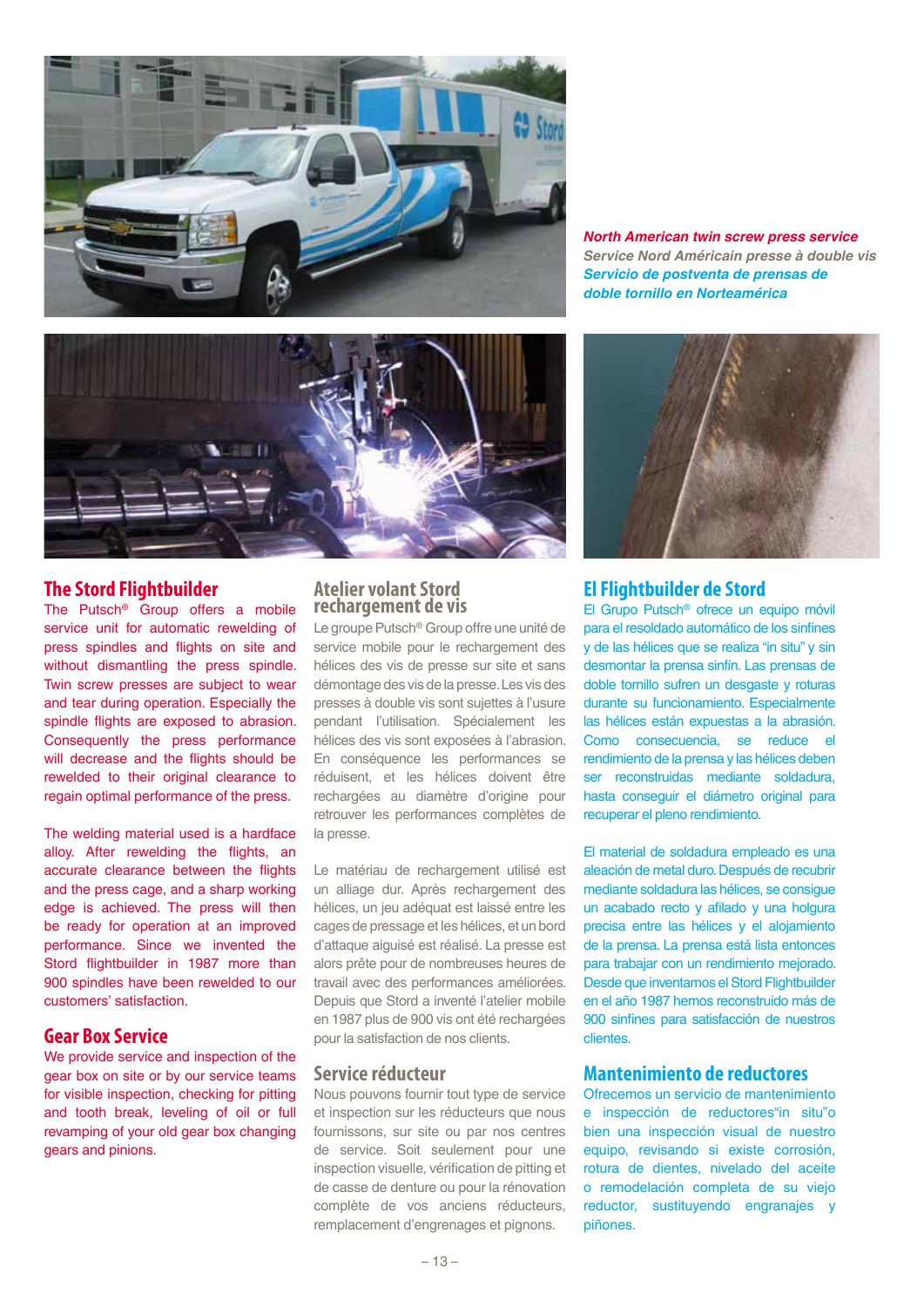

# **Technical Data Données techniques Datos Técnicos**

| Model<br><b>Modèles</b><br><b>Modelo</b> | <b>Sugar beet pulp nominal capacity</b><br>tons of beet / 24 hrs at<br>Capacité nominale pour pulpe de<br>betteraves à sucre en tonnes de<br>betteraves / 24 h<br>Capacidad nominal de pulpa de<br>azúcar de remolacha en toneladas de<br>remolacha / 24 h a |                    |  |  |
|------------------------------------------|--------------------------------------------------------------------------------------------------------------------------------------------------------------------------------------------------------------------------------------------------------------|--------------------|--|--|
|                                          | 25 % DS<br>25 % MS                                                                                                                                                                                                                                           | 30 % DS<br>30 % MS |  |  |
| <b>MS-64SW</b>                           | 1650 lb / 750 t                                                                                                                                                                                                                                              | 1015 lb / 460 t    |  |  |
| MS-64SD                                  | 1875 lb / 850 t                                                                                                                                                                                                                                              | 1125 lb / 510 t    |  |  |
| <b>RS-64SW</b>                           | 1985 lb / 900 t                                                                                                                                                                                                                                              | 1210 lb / 550 t    |  |  |
| <b>RS-64SD</b>                           | 2250 lb / 1020 t                                                                                                                                                                                                                                             | 1350 lb / 610 t    |  |  |
| <b>RS-68S</b>                            | 2425 lb / 1100 t                                                                                                                                                                                                                                             | 1480 lb / 670 t    |  |  |
| <b>RS-68SD</b>                           | 2760 lb / 1250 t                                                                                                                                                                                                                                             | 1650 lb / 750 t    |  |  |
| <b>RS-80S</b>                            | 3090 lb / 1400 t                                                                                                                                                                                                                                             | 1875 lb / 850 t    |  |  |
| <b>RS-80SD</b>                           | 3485 lb / 1580 t                                                                                                                                                                                                                                             | 2100 lb / 950 t    |  |  |
| Stord-2500N                              | 5400 lb / 2450 t                                                                                                                                                                                                                                             | 3640 lb / 1650 t   |  |  |
| <b>Stord-2500</b>                        | 6130 lb / 2780 t                                                                                                                                                                                                                                             | 4080 lb / 1850 t   |  |  |
| Stord-3000LN                             | 7600 lb / 3450 t                                                                                                                                                                                                                                             | 5510 lb / 2500 t   |  |  |
| Stord-3000L                              | 8600 lb / 3900 t                                                                                                                                                                                                                                             | 6070 lb / 2750 t   |  |  |
| Stord-3500HPN                            | 12570 lb / 5700 t                                                                                                                                                                                                                                            | 9480 lb / 4300 t   |  |  |
| Stord-3500HP                             | 14100 lb / 6400 t                                                                                                                                                                                                                                            | 10470 lb / 4750 t  |  |  |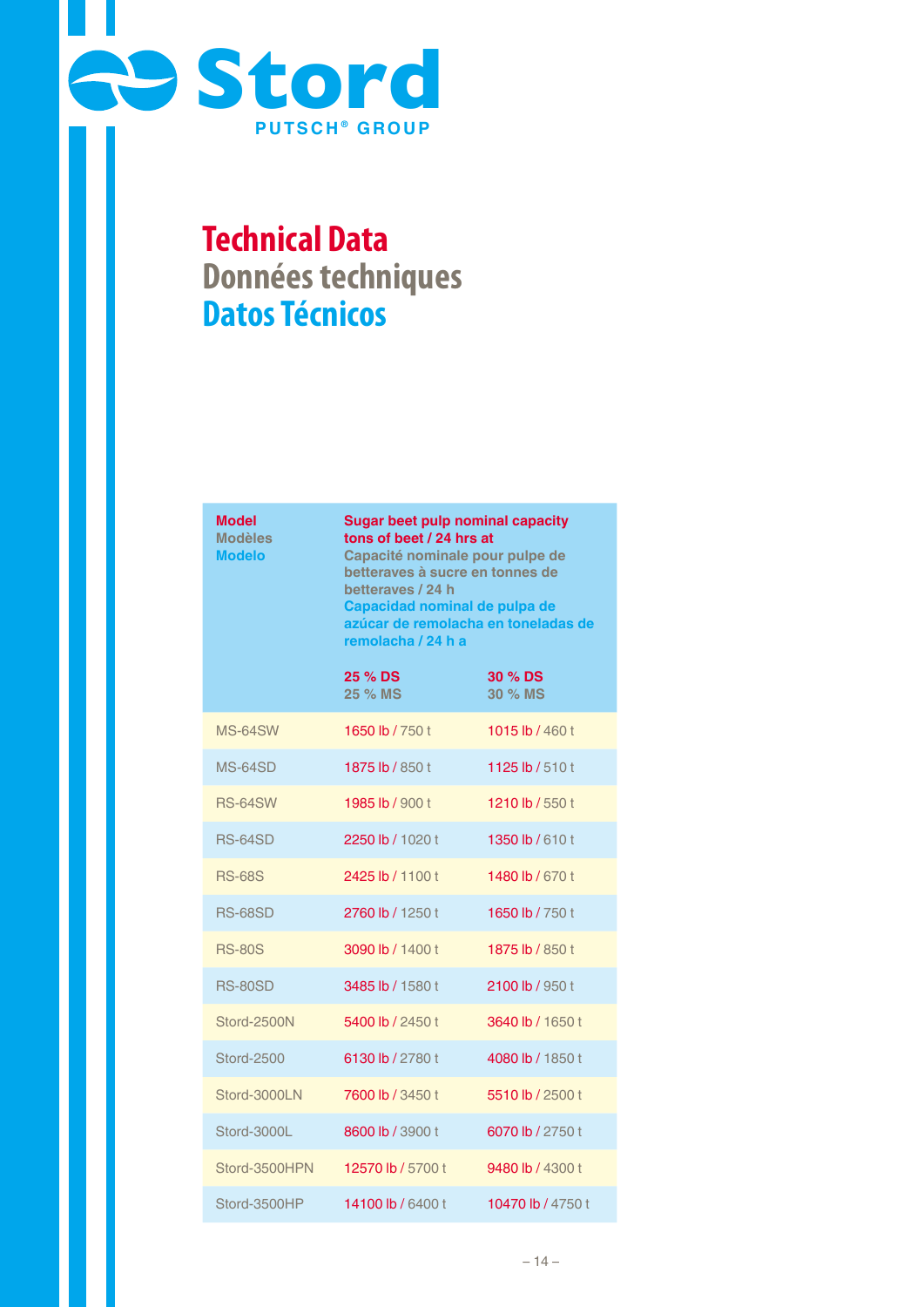



| <b>Model</b><br><b>Modèles</b><br><b>Modelo</b> | <b>Net weight</b><br><b>Poids net</b><br>Peso neto | <b>Dimensions</b><br><b>Dimensions</b><br><b>Dimensiones.</b> |                  |                 |                 |
|-------------------------------------------------|----------------------------------------------------|---------------------------------------------------------------|------------------|-----------------|-----------------|
|                                                 |                                                    | L <sub>1</sub>                                                | L <sub>2</sub>   | W               | н               |
| <b>MS-64SW</b>                                  | 44974 lb / 20,6t                                   | 2815"/7149 mm                                                 | 2106" / 5350 mm  | 717"/1820 mm    | 854"/2170 mm    |
| <b>MS-64SD</b>                                  | 44974 lb / 20,6t                                   | 2815"/7149 mm                                                 | 2106" / 5350 mm  | 717"/1820 mm    | 854"/2170 mm    |
| <b>RS-64SW</b>                                  | 51808 lb / 23,5t                                   | 3185"/8089 mm                                                 | 2476" / 6290 mm  | 717"/1820 mm    | 854"/2170 mm    |
| <b>RS-64SD</b>                                  | 51808 lb / 23,5t                                   | 3185" / 8089 mm                                               | 2476" / 6290 mm  | 717"/1820 mm    | 854"/2170 mm    |
| <b>RS-68S</b>                                   | 55115 lb / 25,0t                                   | 3185"/8089 mm                                                 | 2476" / 6290 mm  | 717"/1820 mm    | 854"/2170 mm    |
| <b>RS-68SD</b>                                  | 55115 lb / 25,0t                                   | 3185"/8089 mm                                                 | 2476 " / 6290 mm | 717"/1820 mm    | 854"/2170 mm    |
| <b>RS-80S</b>                                   | 110231 lb / 50,0 t                                 | 3960"/10057 mm                                                | 3102"/7879 mm    | 845"/2145 mm    | 1010" / 2576 mm |
| <b>RS-80SD</b>                                  | 110231 lb / 50,0 t                                 | 3960"/10057 mm                                                | 3102"/7879 mm    | 845"/2145 mm    | 1010"/2576 mm   |
| Stord-2500N                                     | 157637 lb / 71,5t                                  | 4156" / 10555 mm                                              | 3307"/8400 mm    | 945"/2400 mm    | 1063"/2700 mm   |
| <b>Stord-2500</b>                               | 157637 lb / 71,5t                                  | 4156" / 10555 mm                                              | 3307"/8400 mm    | 945"/2400 mm    | 1063"/2700 mm   |
| Stord-3000LN                                    | 242508 lb / 110,0t                                 | 5043"/12810 mm                                                | 4083"/10371 mm   | 1083" / 2750 mm | 1122"/2850 mm   |
| Stord-3000L                                     | 242508 lb / 110,0t                                 | 5043"/12810 mm                                                | 4083"/10371 mm   | 1083" / 2750 mm | 1122"/2850 mm   |
| Stord-3500HPN                                   | 401241 lb / 182,0t                                 | 5512"/14000 mm                                                | 4433"/11260 mm   | 1280" / 3250 mm | 1400" / 3600 mm |
| Stord-3500HP                                    | 401241 lb / 182,0t                                 | 5512"/14000 mm                                                | 4433"/11260 mm   | 1280" / 3250 mm | 1400"/3600 mm   |